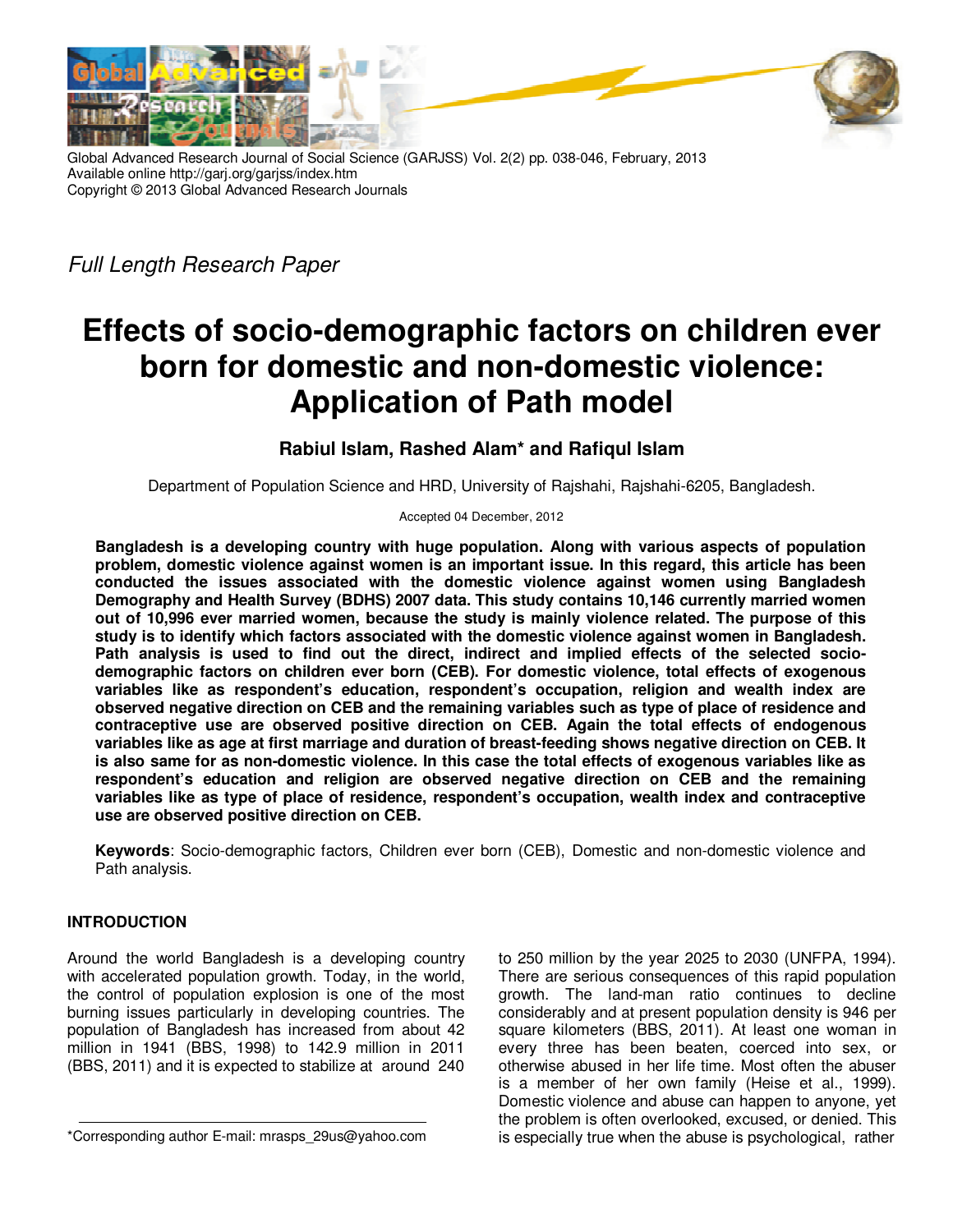than physical. Emotional abuse is often minimized, yet it can leave deep and lasting scars. Domestic abuse, also known as spousal abuse, occurs when one person in an intimate relationship or marriage tries to dominate and control the other person. Domestic abuse that includes physical violence is called domestic violence. In our country domestic violence against women is not a new invented concept. People are familiar to the term "Domestic Violence". In our country, domestic violence against women starts after female births. If any mother gives a female child, she and her daughter will be neglected in the family and the society. Neglecting after birth, family jail in her adolescent, porda-protha in her adults, after marriage her husband and husband's family, dependents her children at elderly- in all sphere women have experienced violence. In our country, in any field, women are dominated by male.

Domestic violence is a pattern of violent and coercive behavior used by one partner in a relationship to control another; it affects all communities, regardless of socioeconomic status, race, or religion. Domestic violence takes multiple forms, including physical, emotional and sexual abuse, financial control and social isolation. It is a problem that impacts the safety and well-being of individuals, families, and communities in Bangladesh. Domestic violence is not just hitting, or fighting, or an occasional meaning argument but it is a chronic abuse of power. The abuser tortures and controls the victim by calculated threats, intimidation and physical violence. Actual physical violence is often the end result of months or years of intimidation and control. Perhaps a better definition of domestic violence is emotional abuse, physical abuse or sexual abuse between people who have at sometimes had an intimate or family relationship (Newton, 2001).

Therefore, the main purpose of this study is to expose separating which factors under deliberation put in significantly give to the variation in CEB of domestic violence and non-domestic violence of women in Bangladesh

#### **Data Source**

The data was collected from Bangladesh Demographic and Health Survey (BDHS) 2007. The BDHS-2007 survey was conducted under the authority of the National Institute for Population Research and Training (NIPORT) of the Ministry of Health and Family Welfare. The survey used the sampling frame provided by the list of census enumeration areas (EAs) with population and household information from the 2001 population census. The survey was designed to obtain 11,485 completed interviews with ever-married women age 10-49. In BDHS-2007 data, the total sample size is 10,996, since the study is mainly violence related, so only married women are included here and the sample size is 10,146. Now, this sample is

divided into two groups as domestic violence and nondomestic violence. For domestic violence the sample size is 4,213 (including the missing terms) but ignore the missing terms the sample size for domestic violence is finally 2,064 and the sample size for non-domestic violence is 2,736 out of 5,933 obtained in the same way.

#### **METHODS**

Path analysis is a standardized multiple regression analysis in which a chain of relationships among the variables, arranged in an orderly manner, is examined through a series of regression equations which was developed by Duncan (1971). Duncan method requires the following steps. "For each endogenous variable in the model, obtain the successive reduced from equation". First regress the endogenous variables only on the exogenous variables. Next regress the endogenous variables on the exogenous variables and the intervening endogenous variables that come in sequence from cause to effect. While the first reduced form of equation of a particular endogenous variable gives the total effects, the last equation provides the direct effects (Alwin and Hauser's 1975). Successive deduction of path coefficients from first to second equation, from second to third equation etc, indicates the indirect effects. The variables which have been used in this analysis are shown in Table 1 below.

#### **Methods and Model Specification for Path Analysis**

Path analysis is a straightforward extension of multiple regressions. Its aim is to provide estimates of the magnitude and significance of hypothesized causal connection between sets of variables. Path analysis provides a theoretical model specified as a system of simultaneous regression equations, which are linear, additive and usually recursive (Boyle, 1970). This is best explained by considering a path diagram. From the BDHS-2007 data a number of socio-economic and demographic variables are available. Among them, nine variables have been taken into consideration in the present study in order to construct a path analysis. Table 1 gives a detailed description of the selected variables. From the nine variables named: type of place of residence, respondent's education, respondent's occupation, religion, wealth index and contraceptive use are considered as the socio-economic variables and the demographic as well as intermediate variables regarded in this analysis are age at first marriage and duration of breast feeding and finally the children ever born (CEB) to ever married women aged 10-49 years is the dependent variable.

This model is a recursive path model in which each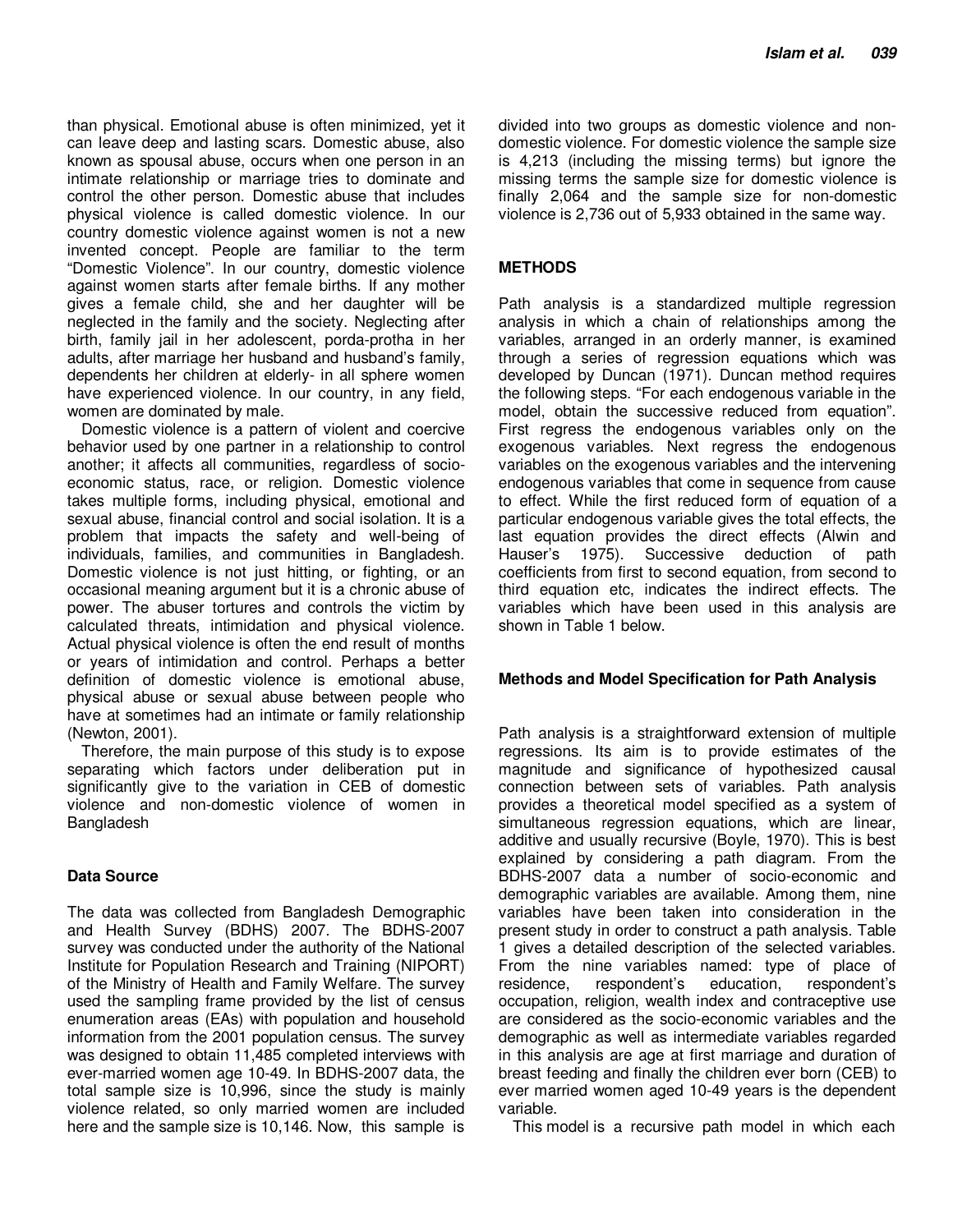| Exogenous variable  | $X_1$ = Type of place of residence         |
|---------------------|--------------------------------------------|
|                     | X <sub>2</sub> =Respondent's education     |
|                     | $X_3$ =Respondent's occupation,            |
|                     | $X_4 =$ Religion                           |
|                     | $X_5 =$ Wealth index and                   |
|                     | $X_6$ =Contraceptive use                   |
| Endogenous variable | X <sub>7</sub> =Age at first marriage and  |
|                     | X <sub>8</sub> =Duration of breast-feeding |
| Dependent variable  | $X_9$ =Children ever born (CEB)            |

**Table 1.** Variables Used in Path Analysis

variable is assumed to be dependent upon all prior causal variables. This system of equations for the model can be written as:

 $X_7 = P_{76} X_6 + P_{75} X_5 + P_{74} X_4 + P_{73} X_3 + P_{72} X_2 + P_{71} X_1$  $+ P_{7}$   $R_{\rm u}$  $X_8 = P_{87} X_7 + P_{86} X_6 + P_{85} X_5 + P_{84} X_4 + P_{83} X_3 + P_{82}$  $X_2 + P_{81} X_1 + P_{8v} R_v$  $X_9 = P_{98} X_8 + P_{97} X_7 + P_{96} X_6 + P_{95} X_5 + P_{94} X_4 + P_{93} X_3$  $+ P_{92} X_2 + P_{91} X_1 + P_{9w} R_w$ 

Where,  $P_{ii}$  are the path coefficients and  $R_{u}$ ,  $R_{v}$  and  $R_{w}$ are random disturbance terms. All the random disturbance terms are mutually independent and are independent of their corresponding explanatory variables. The residual of path coefficients can also be estimated with case from the regression equation as square root of (1-R<sup>2</sup>), where R<sup>2</sup> (unadjusted) is the multiple correlation coefficients (square) of the regression equation. From the path analysis the direct, indirect, implied and total effects of each selected explanatory variables on CEB are obtained separately for domestic and non-domestic violence.

#### **RESULTS AND DISCUSSION OF THE PATH MODEL ANALYSIS FOR DOMESTIC VIOLENCE**

The systems of fitted equations are as follows:

 $X_7 = 0.001X_6 + 0.167X_5 + 0.022X_4 + 0.020X_3 + 0.321X_2 0.032X_1$ P-value (0.969) (0.000) (0.268) (0.323) (0.000) (0.158)  $X_8 = -0.008X_7 - 0.019X_6 - 0.122X_5 + 0.023X_4 - 0.046X_3 +$  $0.033X_2 + 0.005X_1$ P-value (0.749) (0.392) (0.000) (0.285) (0.039) (0.212) (0.836)  $X_9 = -0.041X_8 - 0.083X_7 + 0.111X_6 - 0.026X_5 - 0.016X_4 0.004X_3 - 0.386X_2 + 0.005X_1$ P-value (0.038) (0.000) (0.000) (0.307) (0.406) (0.838) (0.000) (0.834)

The zero order correlation coefficients of various socioeconomic and demographic variables on CEB is presented in Table 2 which shows that with few expectations of the zero order correlation coefficients between CEB and each of the selected variables generally does not differ much from their corresponding total effects. The different types of effects are represented in Table 3. Also the Table 4 depicts the percentages of the total absolute effect on CEB. Path coefficients are shown in Figure 1. In Path Analysis, we obtain path coefficients direct, indirect, implied effect of the selected explanatory variables.

In Figure 1, it is observed that there are 8 paths out of 21 hypothesized paths are found to be statistically significant for CEB. The significant coefficients of the direct and indirect effect are discussed only. It is worth mentioning that the estimation of the non-significant path has only a small effect on the power of the explanation of the model. In the same figure, 4 variables out of 8 variables are found to have significant direct effect on CEB. Among them respondent's education  $(X_2)$ , age at first marriage  $(X_6)$  and duration of breast feeding  $(X_8)$  has direct significant negative effect and contraceptive use  $(X_6)$  has direct significant positive effect on CEB. The path diagram of CEB and various socio-economic and demographic characteristics for domestic violence are given below:

From the Table 2 it is revealed that respondent's education, wealth index and age at first marriage are negative significant and type of place of residence and contraceptive use are positive significant on CEB. It also shows that respondent's occupation is positive and religion and duration of breast feeding are negative insignificant on CEB. This Table also showed that interrelationship among the selected variables. The zero order correlation co-efficients among the selected variables of CEB are given below:

For domestic violence, total effects of exogenous variables such as respondent's education  $(X_2)$ , respondent's occupation  $(X_3)$ , religion  $(X_4)$  and wealth index  $(X_5)$  are observed negative direction on CEB and the remaining variables, type of place of residence  $(X_1)$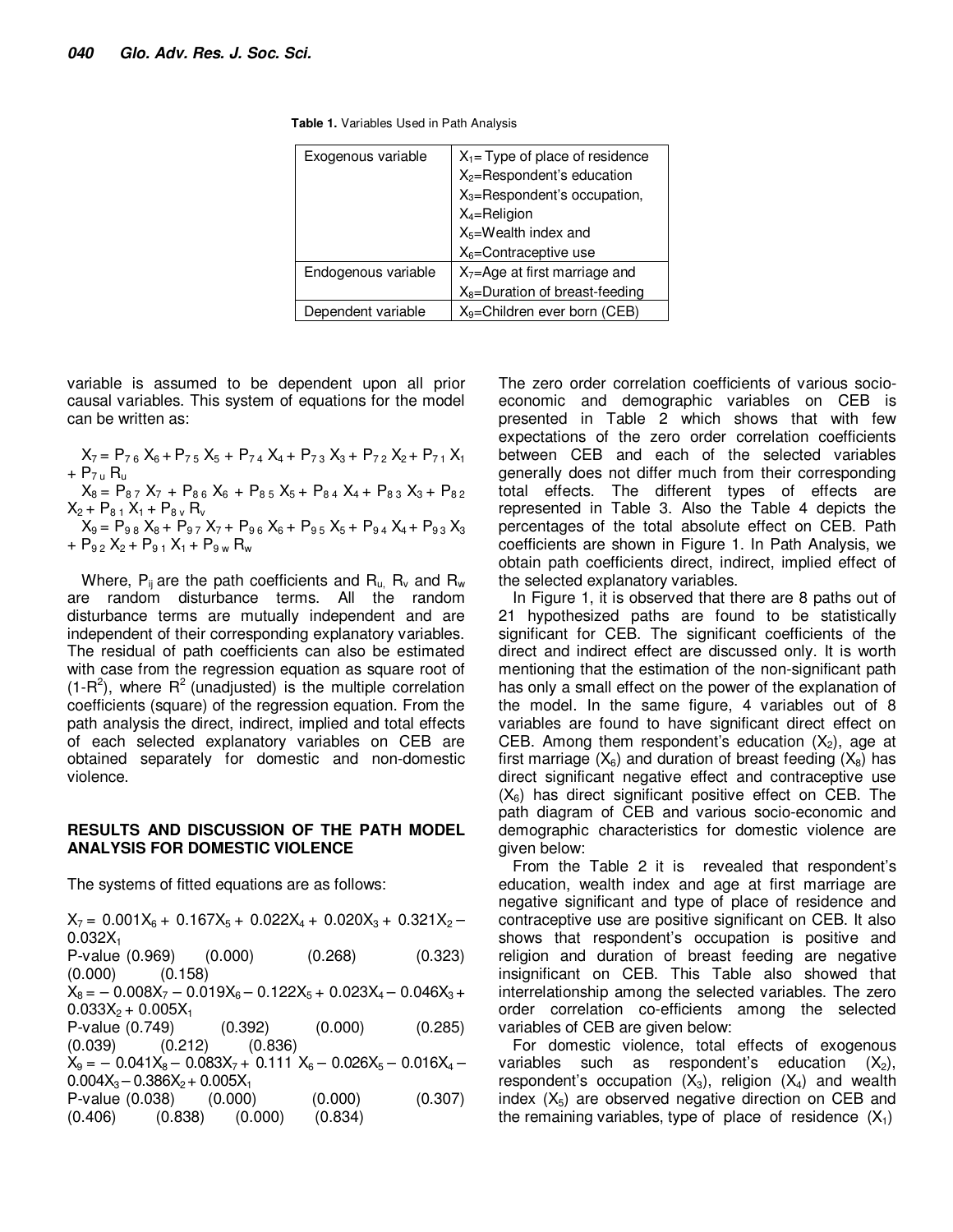

**Figure 1.** Path Diagram of the CEB and Various Socio-Demographic Characteristics for Domestic Violence

|  | Table 2. Zero Order Correlation Coefficients among the Selected Variables of CEB for Domestic Violence |
|--|--------------------------------------------------------------------------------------------------------|
|--|--------------------------------------------------------------------------------------------------------|

| Variable       | $X_1$ | $X_2$      | $\mathsf{X}_3$ | $X_4$    | $X_5$      | $X_6$      | X <sub>7</sub> | $\mathsf{X}_8$ | $\mathsf{X}_9$ |
|----------------|-------|------------|----------------|----------|------------|------------|----------------|----------------|----------------|
| $X_1$          | 1.000 | $-0.162**$ | $-0.096**$     | 0.025    | $-0.455**$ | $-0.090**$ | $-0.161**$     | $0.063**$      | $0.080**$      |
| $X_2$          |       | 1.000      | $-0.020$       | $-0.024$ | $0.480**$  | $0.059**$  | $0.406**$      | $-0.031$       | $-0.425**$     |
| $X_3$          |       |            | 1.000          | 0.001    | $-0.019$   | $0.069**$  | 0.013          | $-0.046*$      | 0.012          |
| $X_4$          |       |            |                | 1.000    | $-0.080$   | $-0.016$   | 0.007          | 0.028          | $-0.009$       |
| $X_5$          |       |            |                |          | 1.000      | $0.085**$  | $0.335**$      | $-0.113**$     | $-0.227**$     |
| $X_6$          |       |            |                |          |            | 1.000      | 0.038          | $-0.032$       | $0.084**$      |
| $X_7$          |       |            |                |          |            |            | 1.000          | $-0.037$       | $-0.244**$     |
| $X_8$          |       |            |                |          |            |            |                | 1.000          | $-0.027$       |
| $\mathsf{X}_9$ |       |            |                |          |            |            |                |                | 1.000          |

**Note:** \*\* Significant at the 0.01 level, \* Significant at the 0.05 level.

and contraceptive use  $(X_6)$  are observed positive direction on CEB. Again we also observed that the total effects of endogenous variables like as age at first marriage  $(X_7)$  and duration of breast-feeding  $(X_8)$  shows

negative direction on CEB.

Total effects of the types of place of residence  $(X_1)$  on CEB  $(X_9)$  is 0.007, of which about 55.6% is transmitted through its implied effect and indirect effect about 33.3%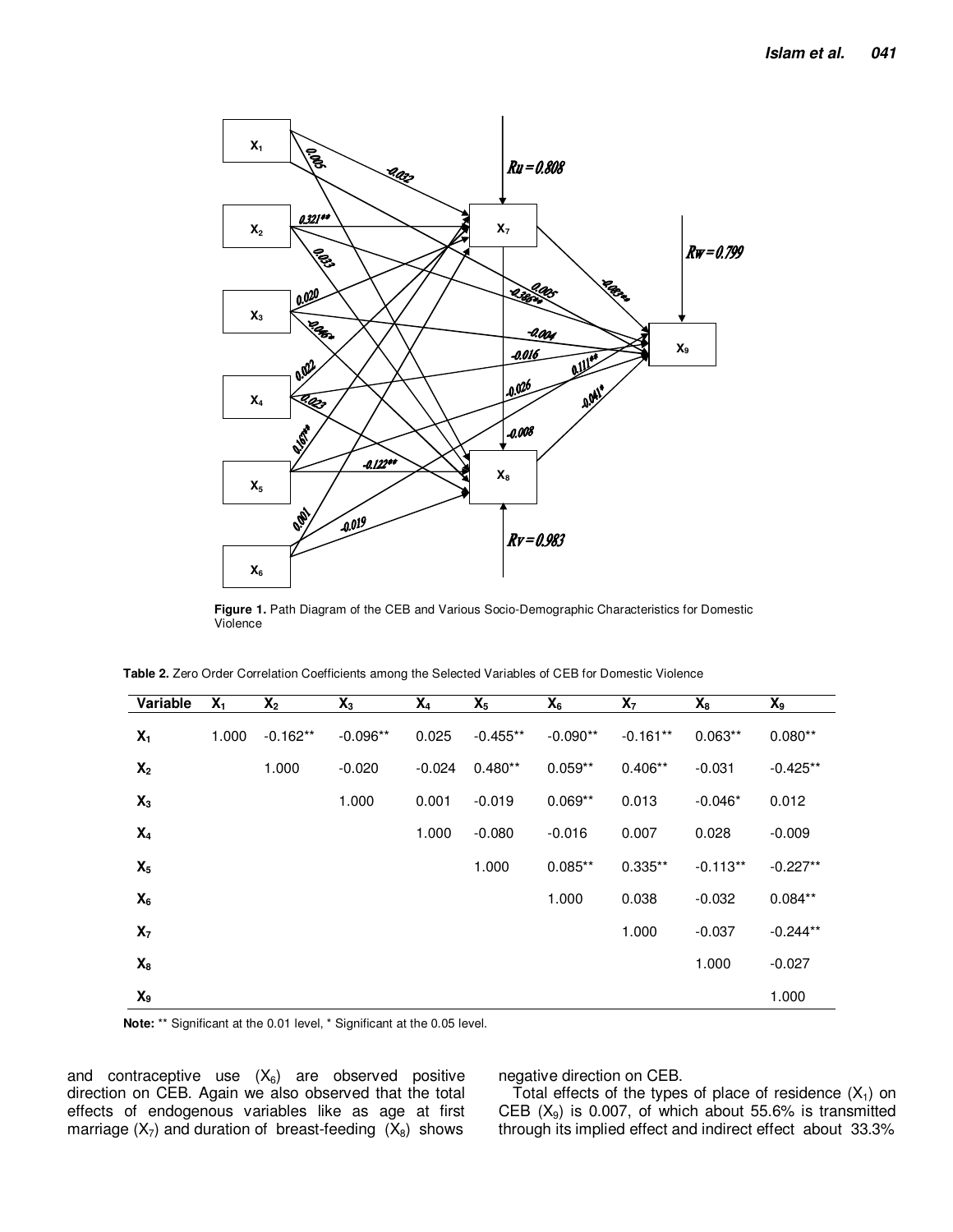| <b>Dependent</b> | <b>Selected</b> | Total           | <b>Non-Causal</b><br><b>Effect</b> | Total         |                | <b>Indirect Effect Via</b> | <b>Other Variables</b><br>(Implied Effect) | <b>Direct</b> |
|------------------|-----------------|-----------------|------------------------------------|---------------|----------------|----------------------------|--------------------------------------------|---------------|
| Variable         | Variable        | Association     |                                    | <b>Effect</b> | X <sub>7</sub> | $X_8$                      |                                            | <b>Effect</b> |
|                  | $X_1$           | $* *$<br>0.080  | 0.073                              | 0.007         | 0.003          | $-0.001$                   | 0.005                                      | .             |
|                  | X <sub>2</sub>  | $-0.425$ *      | $-0.011$                           | $-0.414$      | $-0.027$       | $-0.001$                   | $-0.386$                                   | .             |
|                  | $X_3$           | 0.012           | 0.016                              | $-0.004$      | $-0.002$       | 0.002                      | $-0.004$                                   | .             |
|                  | $X_4$           | $-0.009$        | 0.010                              | $-0.019$      | $-0.002$       | $-0.001$                   | $-0.016$                                   | $\cdots$      |
|                  | $X_5$           | $-0.227$        | $-0.192$                           | $-0.035$      | $-0.014$       | 0.005                      | $-0.026$                                   | .             |
| $X_{9}$          | $X_6$           | 0.084           | $-0.027$                           | 0.111         | 0.000          | 0.000                      | 0.111                                      | .             |
|                  | X <sub>7</sub>  | * *<br>$-0.244$ | $-0.161$                           | $-0.083$      | $\cdots$       | 0.000                      | .                                          | $-0.083$      |
|                  | $X_8$           | $-0.027$        | 0.014                              | $-0.041$      | .              | .                          | .                                          | $-0.041$      |

**Table 3.** Analysis of Socio- Demographic Factors of CEB through Selected Variables for Domestic Violence

**Note:** Non-Causal Effect = Total Association – Total Effect

**Table 4.** Percentages of the Total Absolute Effect on CEB through Endogenous and Exogenous Variables

| <b>Dependent</b><br><b>Variable</b> | <b>Selected</b><br>Variable | Percentage of<br><b>Indirect Effect Via</b> |       | <b>Other Variables</b><br>(Implied effect) |       |
|-------------------------------------|-----------------------------|---------------------------------------------|-------|--------------------------------------------|-------|
|                                     |                             | $\mathbf{X}_7$                              | $X_8$ |                                            |       |
|                                     | $\mathbf{X}_1$              | 33.3                                        | 11.1  | 55.6                                       | .     |
|                                     | $X_2$                       | 6.6                                         | 0.24  | 93.2                                       | .     |
|                                     | $\mathsf{X}_3$              | 25.0                                        | 25.0  | 50.0                                       | .     |
| X <sub>9</sub>                      | X4                          | 10.6                                        | 5.2   | 84.2                                       | .     |
|                                     | $X_5$                       | 31.1                                        | 11.1  | 57.8                                       | .     |
|                                     | $X_6$                       | 0.00                                        | 0.00  | 100.0                                      | .     |
|                                     | X <sub>7</sub>              | .                                           | 0.00  | .                                          | 100.0 |
|                                     | $\mathsf{X}_8$              | .                                           | .     | .                                          | 100.0 |

is acts through age at first marriage  $(X_7)$  in the same direction and about 11.1% is transmitted through duration of breast feeding  $(X_8)$  in the opposite direction. Again total effects of respondent's education  $(X_2)$  on CEB  $(X_9)$  is -0.414, of which about 93.2% is transmitted through its implied effect and indirect effect a very little percent that is only 0.24% and about 6.6% is transmitted in the same direction through duration of breast feeding and age at first marriage respectively.

From the Table 3 and Table 4, it is found that the total effects of respondent's occupation  $(X_3)$  on CEB  $(X_9)$  is -0.004, of which about 50.0% is conducted through its implied effect and indirect effect about 25.0% acts through age at first marriage  $(X<sub>7</sub>)$  and duration of breast feeding  $(X_8)$  in the opposite direction. Again total effects of religion  $(X_4)$  on CEB  $(X_9)$  is -0.019, of which about 84.2% is conducted through its implied effect and about 5.2% and about 10.6% is transmitted in the same direction through duration of breast feeding  $(X_8)$  and age at first marriage  $(X_7)$  respectively. Table 3 shows that the

total effects of wealth index  $(X_5)$  on CEB  $(X_9)$  is -0.035, of which about 57.8% is transmitted through its implied effect and about 31.1% acts through age at first marriage  $(X<sub>7</sub>)$  in the same direction then about 11.1% is conducted through duration of breast feeding  $(X_8)$  in the opposite direction (Table 5.4). Again total effects of contraceptive use  $(X_6)$  on CEB  $(X_9)$  is 0.111, of which about 100.0% is transmitted through its implied effect in the same direction but not transmitted through age at first marriage  $(X<sub>7</sub>)$  and duration of breast feeding  $(X<sub>8</sub>)$  respectively.

Direct effect of endogenous variables as like as age at first marriage  $(X_7)$  and duration of breast feeding  $(X_8)$  are observed negative direction. Total effect of age at first marriage  $(X_7)$  and duration of breast feeding  $(X_8)$  on CEB  $(X_9)$  are -0.083 and -0.041, of which both are about 100.0% transmitted through its direct effect. Analysis of socio-economic and demographic variables of CEB through the selected variables for domestic violence and their corresponding percentage value are given above.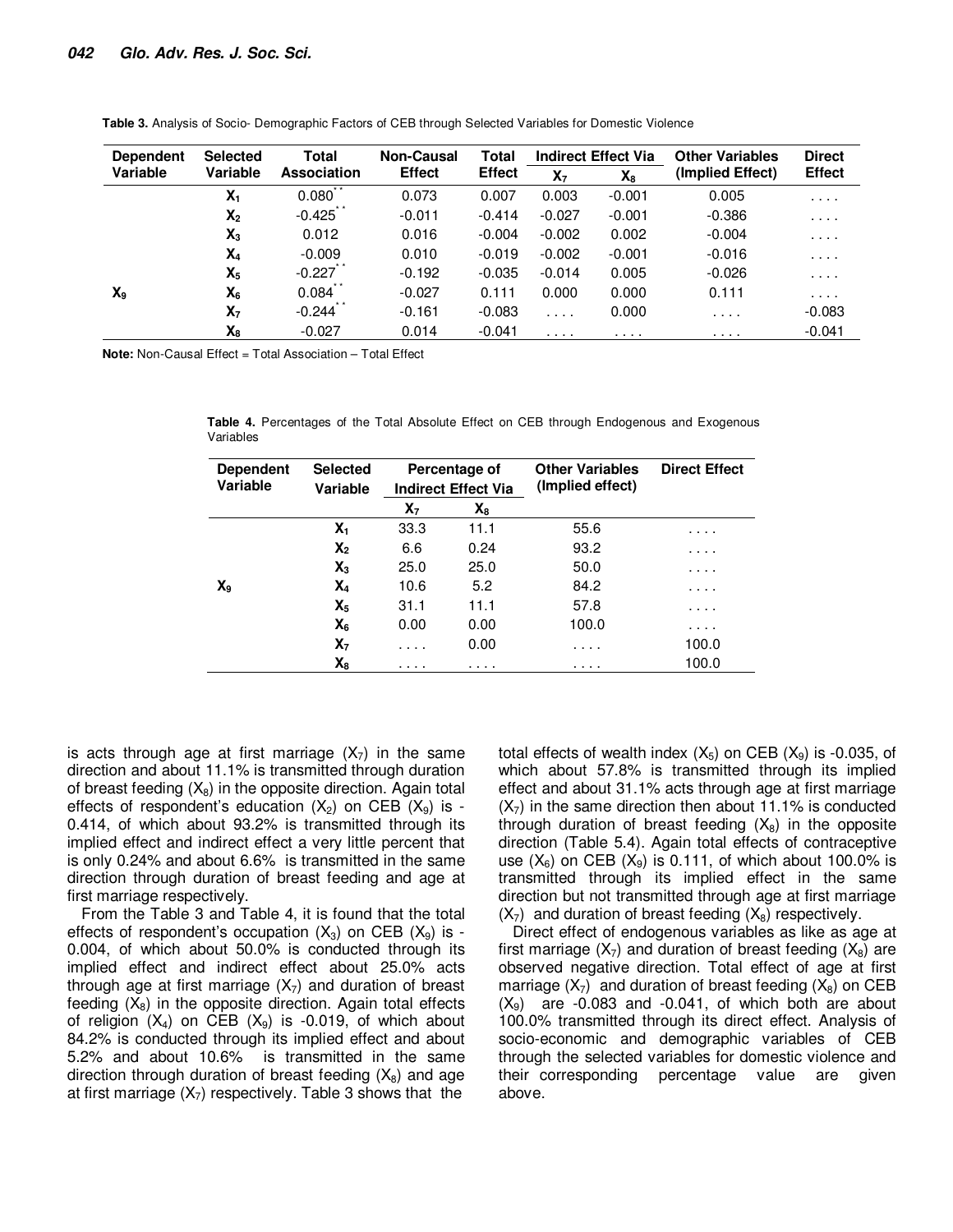

**Figure 2.** Path Diagram of the CEB and Various Socio-Demographic Characteristics for Non-Domestic Violence

| Variable       | $X_1$ | $X_2$      | $X_3$    | $X_4$    | $X_5$      | $X_6$      | $X_7$      | $X_8$      | $\chi_{9}$ |
|----------------|-------|------------|----------|----------|------------|------------|------------|------------|------------|
| $X_1$          | 1.000 | $-0.189**$ | $-0.037$ | 0.024    | $-0.447**$ | $-0.100**$ | $-0.198**$ | $0.070**$  | $0.112**$  |
| X <sub>2</sub> |       | 1.000      | $-0.008$ | $-0.022$ | $0.480**$  | $0.074**$  | $0.379**$  | $-0.021$   | $-0.455**$ |
| $X_3$          |       |            | 1.000    | 0.024    | $-0.029$   | $0.064**$  | 0.004      | $-0.049**$ | 0.014      |
| $X_4$          |       |            |          | 1.000    | $-0.020$   | 0.013      | 0.012      | 0.025      | $-0.017$   |
| $X_5$          |       |            |          |          | 1.000      | $0.053*$   | $0.295**$  | $-0.109**$ | $-0.223**$ |
| $X_6$          |       |            |          |          |            | 1.000      | $0.067**$  | $-0.015$   | $0.064**$  |
| $X_7$          |       |            |          |          |            |            | 1.000      | $-0.026$   | $-0.217**$ |
| $X_8$          |       |            |          |          |            |            |            | 1.000      | $-0.072**$ |
| $\mathbf{X}_9$ |       |            |          |          |            |            |            |            | 1.000      |

**Table 5.** Zero Order Correlation Coefficients among the Selected Variables of CEB for Non-Domestic Violence

**Note:** \*\* Significant at the 0.01 level, \* Significant at the 0.05 level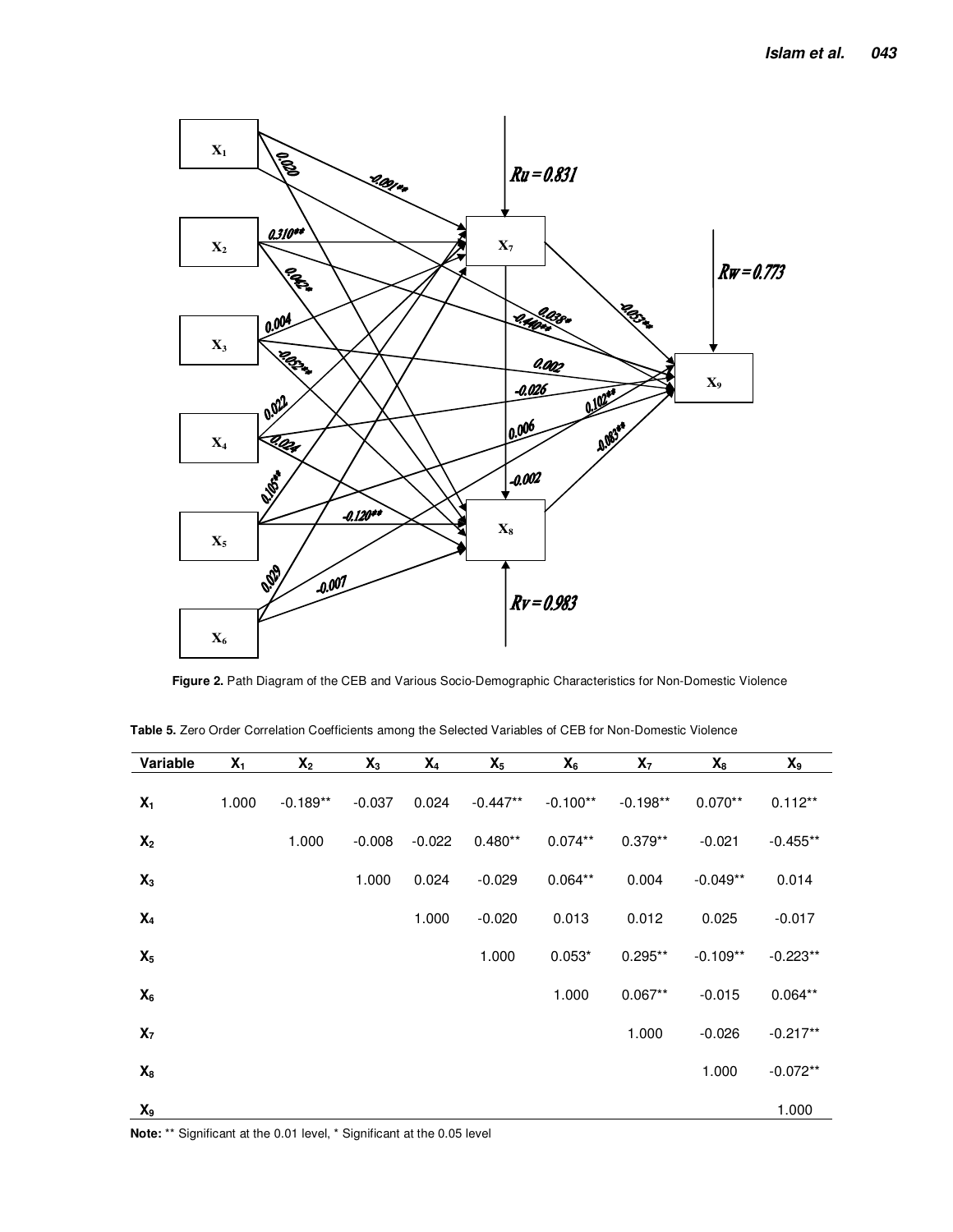| <b>Dependent</b> | <b>Selected</b> | Total              | <b>Non-Causal</b> | <b>Total</b>  |                | <b>Indirect Effect Via</b> | <b>Other Variables</b> | <b>Direct</b> |
|------------------|-----------------|--------------------|-------------------|---------------|----------------|----------------------------|------------------------|---------------|
| Variable         | Variable        | <b>Association</b> | <b>Effect</b>     | <b>Effect</b> | X <sub>7</sub> | $X_8$                      | (Implied Effect)       | <b>Effect</b> |
|                  | $X_1$           | $* *$<br>0.112     | 0.071             | 0.041         | 0.005          | $-0.002$                   | 0.038                  | .             |
|                  | X <sub>2</sub>  | $-0.455$           | 0.005             | $-0.460$      | $-0.017$       | $-0.003$                   | $-0.440$               | .             |
|                  | $X_3$           | 0.014              | 0.008             | 0.006         | 0.000          | 0.004                      | 0.002                  | .             |
|                  | $X_4$           | $-0.017$           | 0.012             | $-0.029$      | $-0.001$       | $-0.002$                   | $-0.026$               | $\cdots$      |
|                  | $X_5$           | $-0.223$           | $-0.233$          | 0.010         | $-0.006$       | 0.010                      | 0.006                  | $\cdots$      |
| $X_9$            | $X_6$           | 0.064              | $-0.038$          | 0.102         | $-0.001$       | 0.001                      | 0.102                  | $\cdots$      |
|                  | $X_7$           | $-0.217$           | $-0.164$          | $-0.053$      | $\cdots$       | 0.000                      | .                      | $-0.053$      |
|                  | $X_8$           | $-0.072$           | 0.011             | $-0.083$      | .              | .                          | .                      | $-0.083$      |

**Table 6.** Analysis of Socio- Demographic Factors of CEB through Selected Variables for Non- Domestic Violence

**Note:** Non-Causal Effect = Total Association – Total Effect

**Table 7.** Percentages of the Total Absolute Effect on CEB through Endogenous and Exogenous Variables

| <b>Dependent</b><br>Variable | <b>Selected</b><br>Variable | Percentage of<br><b>Indirect Effect Via</b><br>X <sub>7</sub><br>X8 |      | <b>Other Variables</b><br>(Implied effect) |       | <b>Direct</b><br><b>Effect</b> |
|------------------------------|-----------------------------|---------------------------------------------------------------------|------|--------------------------------------------|-------|--------------------------------|
|                              |                             |                                                                     |      |                                            |       |                                |
|                              | Χ,                          | 11.1                                                                | 4.5  | 84.4                                       |       |                                |
|                              | $X_2$                       | 3.7                                                                 | 0.7  | 95.6                                       |       |                                |
|                              | $X_3$                       | 0.0                                                                 | 66.7 | 33.3                                       |       |                                |
| $X_9$                        | X <sub>4</sub>              | 3.4                                                                 | 6.9  | 89.7                                       |       |                                |
|                              | $X_5$                       | 27.2                                                                | 45.5 | 27.3                                       |       |                                |
|                              | $X_6$                       | 0.96                                                                | 0.96 | 98.08                                      |       |                                |
|                              | X <sub>7</sub>              |                                                                     | 0.00 |                                            | 100.0 |                                |
|                              | X8                          |                                                                     |      |                                            | 100.0 |                                |

#### **RESULTS AND DISCUSSION OF THE PATH MODEL ANALYSIS FOR NON-DOMESTIC VIOLENCE**

The system of estimated equations is as follows:

 $X_7 = 0.029X_6 + 0.105X_5 + 0.022X_4 + 0.004X_3 + 0.310X_2 0.091X_1$ P-value (0.101) (0.000) (0.203) (0.821) (0.000) (0.000)  $X_8 = -0.002X_7 - 0.007X_6 - 0.120X_5 + 0.024X_4 - 0.052X_3 +$  $0.042X_2 + 0.020X_1$ P-value (0.917) (0.719) (0.000) (0.205) (0.007) (0.066) (0.341)  $X_9 = -0.083X_8 - 0.053X_7 + 0.102 X_6 + 0.006X_5 - 0.026X_4 +$  $0.002X_3 - 0.440X_2 + 0.038X_1$ P-value (0.000) (0.004) (0.000) (0.788) (0.130) (0.912) (0.000) (0.048)

In this section, the zero order correlation coefficients of various socio-economic and demographic variables on CEB is presented in the Table 5. Also the different types of effects are represented in the Table 6 and Table 7 shows the percentages of the total absolute effect on CEB. Path coefficients for non-domestic violence are

shown in Figure 2 above.

According to the Figure 2, we found that there are 11 paths out of 21 hypothesized paths are found to be statistically significant for CEB. Here, only significant coefficients of direct and indirect effects are discussed. It is worth mentioning that the estimation of the nonsignificant path has only a small effect on the power of the explanation of the model. In Figure 2, 5 variables out of 8 variables are found to have significant direct effect on CEB. Among them respondent's education  $(X_2)$ , age at first marriage  $(X_6)$  and duration of breast-feeding  $(X_8)$ has direct negative significant effect on CEB. On the other hand, type of place of residence  $(X_1)$  and contraceptive use  $(X_6)$  has direct positive significant effect on CEB. The path diagram of the CEB and various sociodemographic characteristics for non-domestic violence are given above.

From the Table 5, it is observed that 6 variables are statistically significant out of 8 variables. Among them type of place of residence  $(X_1)$ , respondent's education  $(X_2)$ , wealth index  $(X_5)$ , contraceptive use  $(X_6)$ , age at first marriage  $(X_7)$  and duration of breast feeding  $(X_8)$  are statistically significant and respondent's occupation  $(X_3)$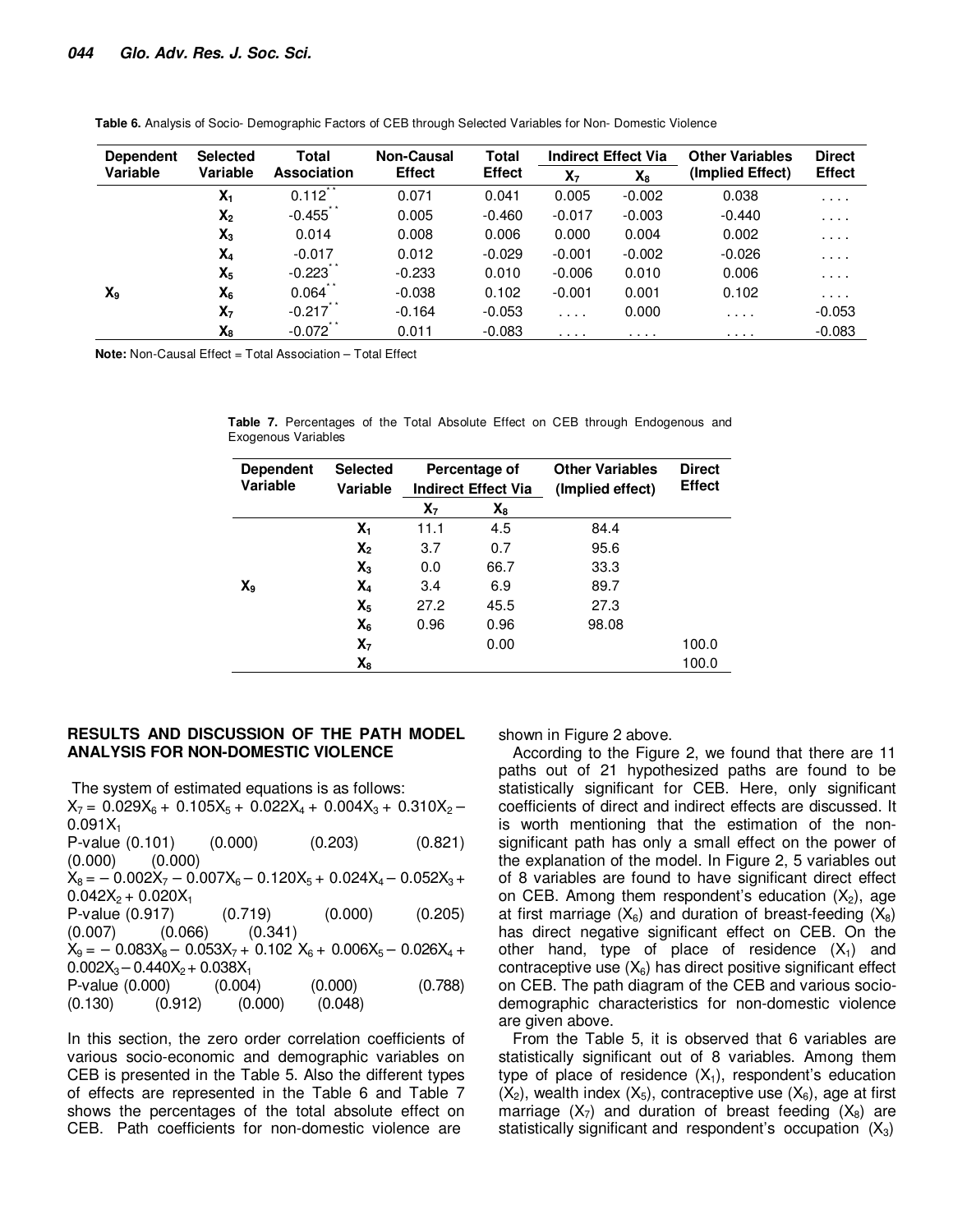and religion  $(X_4)$  are statistically insignificant. This Table also depicted that interrelationship among the selected variables. The zero order correlation co-efficient among the selected variables of CEB for non-domestic violence is given above.

For non-domestic violence, total effects of exogenous variables like as respondent's education  $(X_2)$  and religion  $(X_4)$  are observed negative direction on CEB and the remaining variables like as type of place of residence  $(X_1)$ , respondent's occupation  $(X_3)$ , wealth index  $(X_5)$  and contraceptive use  $(X_6)$  are observed positive direction on CEB. Again we also observed that the total effects of endogenous variables like as age at first marriage  $(X_7)$ and duration of breast feeding  $(X_8)$  shows negative direction on CEB.

According to the Table 7, it is found that the total effects of type of place of residence  $(X_1)$  on CEB  $(X_9)$  is 0.041, of which about 84.4% is conducted through its implied effect and about 11.1% is acts through age at first marriage  $(X_7)$  in the same direction then about 4.5% is transmitted through duration of breast feeding  $(X_8)$  in the opposite direction. In non-domestic violence, respondent's education and religion are negatively influence on CEB. We observed that implied effect of respondent's education  $(X_2)$  and religion  $(X_4)$  has contributed about 95.6% and 89.7% of its total effect on CEB  $(X_9)$ . It is also observed that respondent's education and religion on CEB are about 0.7% and about 6.9% is transmitted through duration of breast feeding  $(X_8)$  and about 3.7% and about 3.4% is acts through age at first marriage  $(X<sub>7</sub>)$  in the same direction of its total effect.

From the Table 6, it is observed that the total effects of respondent's occupation  $(X_3)$  on CEB  $(X_9)$  is 0.006, of which about 33.3% is conducted through its implied effect and about 66.7% is transmitted through duration of breast feeding  $(X_8)$  in the same direction but there is no effect acts through age at first marriage  $(X_7)$  on CEB. Again the total effects of wealth index  $(X_5)$  and contraceptive use  $(X_6)$  on CEB  $(X_9)$  is positive, of which about 27.3% and about 98.08% is conducted through its implied effect and about 45.5% and about 0.96% is transmitted through duration of breast feeding  $(X_8)$  in the same direction respectively, but about 27.2% and about 0.96% acts through age at first marriage  $(X<sub>7</sub>)$  in the opposite direction.

For non-domestic violence, direct effect of endogenous variables as like as age at first marriage  $(X<sub>7</sub>)$  and duration of breast feeding  $(X_8)$  are observed negative direction. Total effect of age at first marriage  $(X<sub>7</sub>)$  and duration of breast feeding  $(X_8)$  on CEB  $(X_9)$  are -0.053 and -0.083, of which both are about 100.0% is transmitted through its direct effect. Analysis of socio-demographic variables of CEB through the selected variables for non- domestic violence and their corresponding percentage value are given above.

#### **CONCLUSION**

Bangladesh is a poor country with huge population. Women are half of the total population in the country. They enjoy much lower status than men. Tradition and socio-cultural norms limit their access to education, skills training, health and employment. Violence against women and the incidence of divorce, desertion and widowhood have been growing. Many of demographers can better handle most of these issues raised. Respondent's occupation has also come out as an important factor affecting the domestic violence. From the study, it is revealed that about 44.8% of the respondents who are involved to manual (day labor, farmer, poultry firming, fisherman, agricultural worker, domestic servant etc.) occupation are mostly violated. Education is one of the most important determinants of physical violence. In the study, it is observed that the majority of the Bangladeshi women have no educational qualification and they reported that most of them are physically violated by their partners. Respondent's wealth index is also another important factor of physical violence. Physical violence is directly related to the age at first marriage. It is seen from the study that about 20.9% of the respondents married before the age of 18 years and reported they are mostly physically violated.

For domestic violence the total effects of the type of place of residence, respondent's education, respondent's occupation, religion, wealth index and contraceptive use on CEB is transmitted through its implied effect about 55.6%, 93.2%, 50.0%, 84.2%, 57.8% and 100.0% respectively. Total effect of age at first marriage and duration of breast-feeding on CEB are about -0.083 and about -0.041 of which both are about 100.0% transmitted through its direct effect on CEB.

For non-domestic violence the total effects of the type of place of residence, respondent's education, respondent's occupation, religion, wealth index and contraceptive use on CEB is transmitted through its implied effect about 84.4%, 95.6%, 33.3%, 89.7%, 27.3% and 98.08% respectively. From the analysis, it is also observed that respondent's occupation on CEB is 0.006, of which about 66.7% is conducted through duration of breast feeding in the same direction but there is no effect act through age at first marriage on CEB. From our study, it is noticed that age at first marriage and duration of breast feeding have no indirect effect on CEB, they have 100.0% direct effect on CEB.

Finally we may conclude that creation of public awareness and mental transformation on gender equality and domestic violence against women in order to eradicate attitudes and behavior that generate and reinforce domestic violence. Efforts will be made to promote increased participation of women in public and private service and in decision making at international, national and local levels.